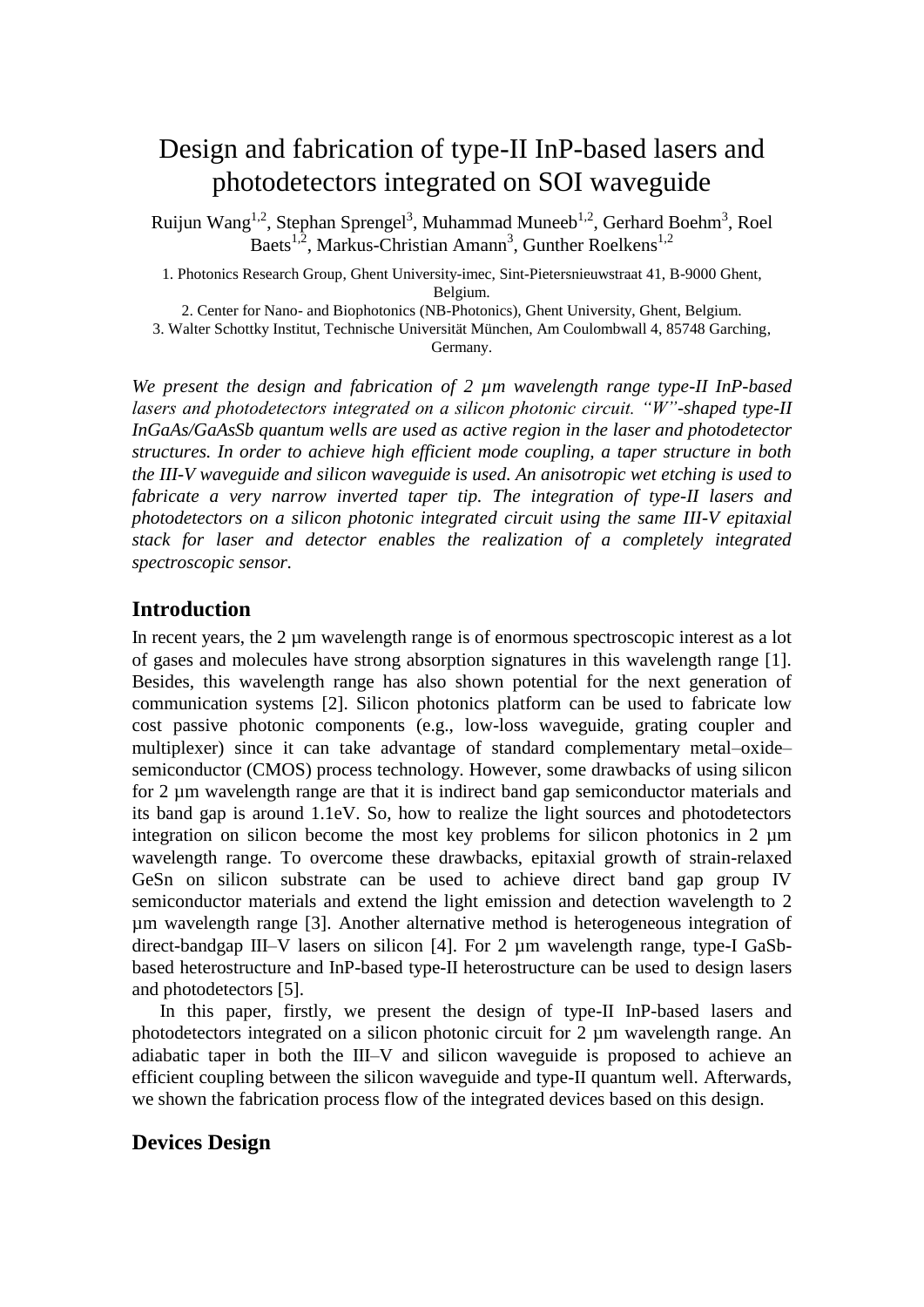The schematic of the cross section of the integrated type-II lasers and photodetectors on silicon-on-insulator (SOI) can be seen in Figure 1. The III-V layer stack consists of a *p*-InGaAs contact layer, a *p*-InP cladding layer, an active region consists of six pairs of InGaAs/GaAsSb multiple quantum well (MQW) sandwiched between two separate confinement heterostructure (SCH) layers, and an n-InP contact layer. The silicon waveguide is a 400 nm thick rib waveguide with 180 nm deep etch. The III-V epitaxial stack is bonded on the silicon waveguide circuit by adhesive Benzocyclobutene (DVS-BCB) bonding.



Fig.1. Schematic of cross section view of the integrated type-II lasers and photodetectors on SOI.

The energy band diagram of the active region quantum well is shown in Figure 2. Each quantum well consists of one GaAsSb layer confining the holes, surrounded by two InGaAs electron confining layers. The "W"-shaped periods of quantum well are separated by tensile strained  $GaAs<sub>0.58</sub>Sb<sub>0.42</sub>$  layers, which can be used to avoid wave functions coupling to a broad miniband. The "W"-shaped structure is designed here to increase the overlap between the wave functions of electron and hole states in the type-II quantum well, which can improve the gain of laser and MQW absorption coefficient. The spatially indirect transition makes that type-II quantum well photodetectors can detect longer wavelengths than devices based on a type-I heterostructure.



Fig.2. Energy band diagram of a "W"- shaped type-II quantum well.

For the hybrid III-V laser and photodetector on SOI, a high optical gain in the III-V active region and efficient coupling between the III-V active region and the silicon waveguide are the main targets in our optical design. The laser wavelength can be selected by distributed feedback gratings in the silicon waveguide, which is not discussed in this paper. The design of the gain and coupling section in the hybrid laser and photodetector is schematically illustrated in Figure 3. The laser structure can be divided into three sections. The center of the device provides the optical gain, where the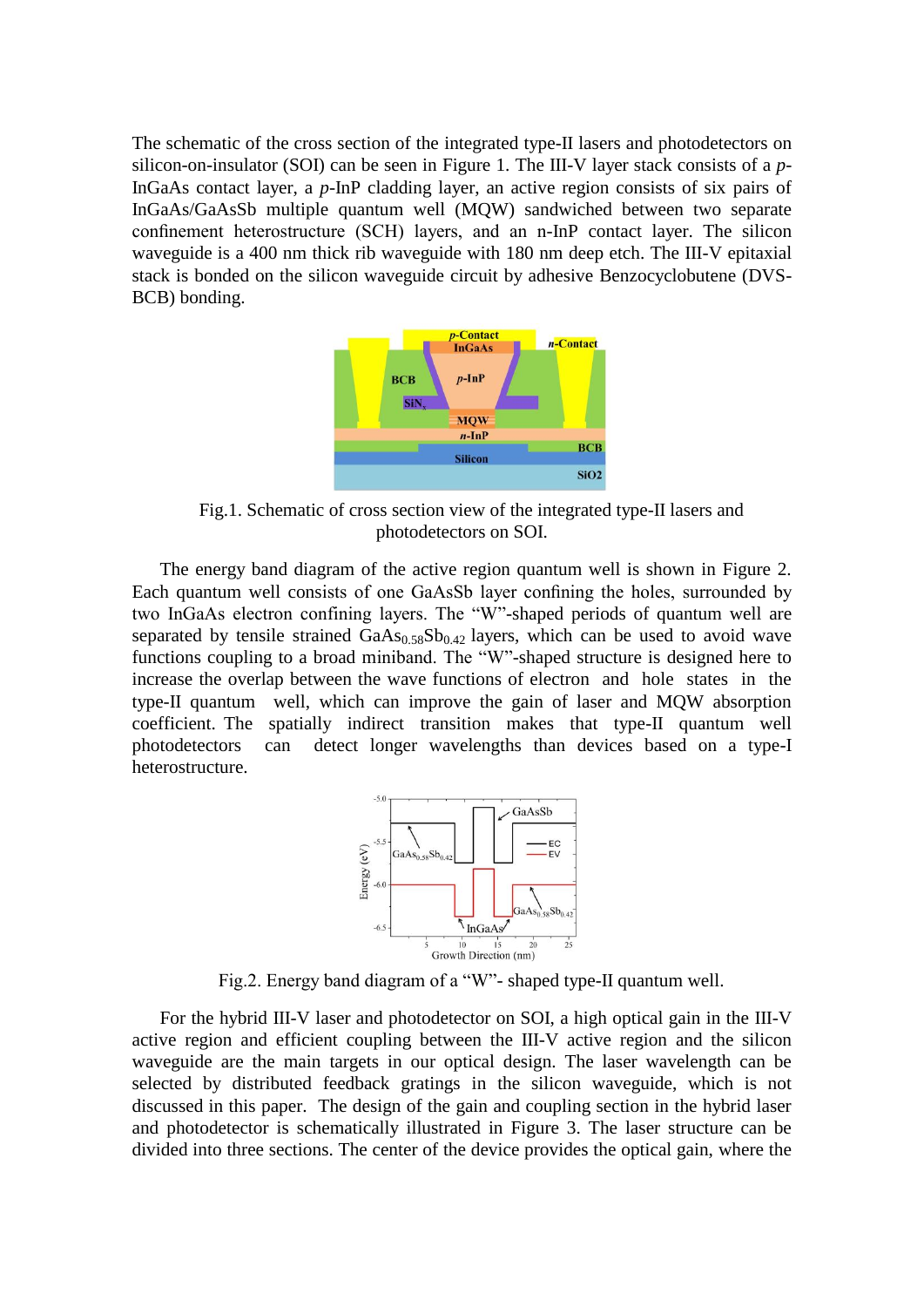optical mode is completely confining in the 5-6 µm wide III-V mesa and 9.8% confining in the quantum well. This optical coupling is realized using two sections of III-V/silicon spot-size converter structures defined by tapering both III-V and silicon waveguide. In the first III-V taper section, the width of III-V waveguide linearly quickly reduces to 1 µm, where the optical mode is still completely confined in the III-V waveguide as shown in Figure 3(b). The optical mode gradually couple to silicon waveguide in the second taper section by slowly tapering III-V waveguide from 1 µm to 0.5 µm while the silicon waveguide tapering from 0.3  $\mu$ m to 1.5  $\mu$ m, as shown in Figure 3(c). The coupling efficiency is higher than 90% for the adiabatic taper 0.5 µm taper tip. In the 0.5 µm wide III-V taper tip, the optical mode is completely coupled down to silicon waveguide as shown in Figure 3(d). For the hybrid photodetector, the light couples from silicon waveguide to III-V active region by tapering III-V waveguide and then absorbed and converts to current in the type-II quantum well. More than 95% of the light is absorbed in the 150 µm long III-V waveguide using a 0.5 µm taper tip and an absorption coefficient of 1000 cm<sup>-1</sup> as shown in Figure 3(e).



Fig. 3. Top view of the integrated InP-based type-II laser and photodetector on SOI.

### **Devices Fabrication**

The SOI waveguide fabrication is carried out in imec's CMOS pilot line on a 200 mm SOI wafers. Rib waveguides are etched 180 nm deep in 400 nm thick silicon device layer. The III-V epitaxial stack is bonded onto the silicon waveguide circuit by adhesive bonding using a 100 nm thick DVS-BCB bonding layer. After bonding, the InP substrate is removed by pure HCl solution. Then the III-V waveguide and taper is defined on a SiNx hard mask, followed by ICP etching to etch through the InGaAs contact layer and 1:1 HCl: H<sub>2</sub>0 solution to etch *p*-InP cladding layer. The anisotropic HCl wet etching of InP creates "V"-shaped sidewall when the waveguide is oriented along the [01-1] direction. Afterward,  $\text{SiN}_x$  is deposited on the sample to cover the *p*-InP cladding layer sidewall to protect the III-V taper in the following wet etching and passivate the thick cladding layer. The SCH and MQW layers are etched by a  $H_3PO_4$ :  $H_2O_2$ : Citric Acid:  $H_2O$  1:1:20:70 solution, which has a high etching selectivity  $(\sim 250:1)$  of GaAsSb to *n*-InP. Then, different devices are isolated by 1:1 HCl: H<sub>2</sub>0 solution etching of *n*-InP layer. After III-V wet etching processes, Ni/Ge/Au is deposited as n-contact. Afterwards, DVS-BCB is spin coated on the sample and curing at  $250^{\circ}$ C for 1.5h to passivate the devices. Then, reactive ion etching (RIE) is used to etch DVS-